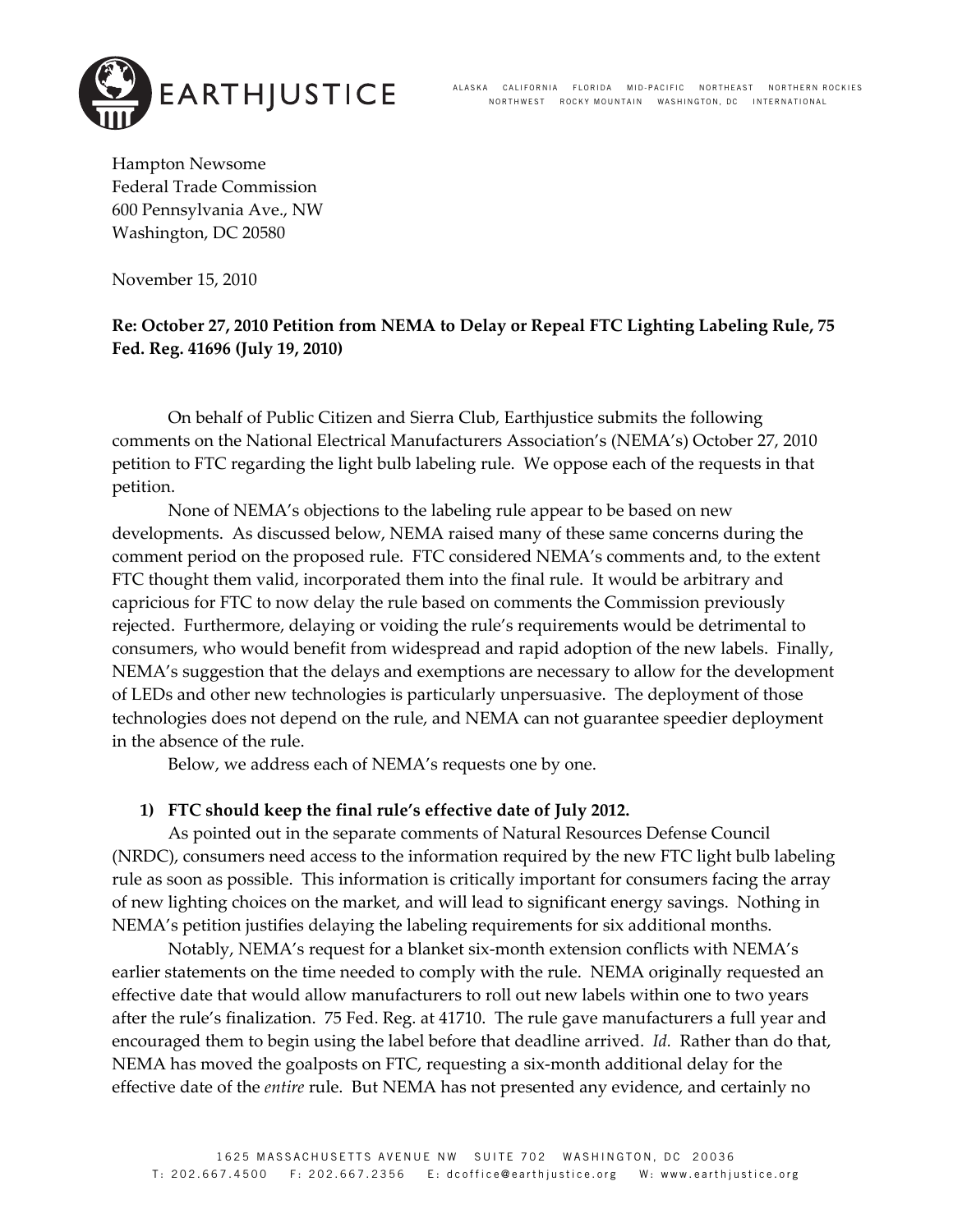new evidence, demonstrating that its members are wholly unable to meet the time frame it originally suggested would be feasible with respect to at least some products. In fact, NEMA's petition indicates the opposite: "Lamp manufacturers are prepared to be fully compliant with the new labeling rules for all LED products and new halogen incandescent types … *with no exceptions or delays*." NEMA Petition (Oct. 27, 2010) at 4 (emphasis added).

## **2) FTC should not delay labeling requirements for medium‐base CFLs.**

The delay NEMA requests for CFLs would delay the rule beyond the two-year outer limit NEMA requested in its comments on the proposed rule, as noted above. The basis for this appears to be that the CFL market is complicated. But the fact that there are more lighting products on the market today than in the past only reinforces the importance of labeling to consumers.

This is especially true when it comes to CFLs. The basis of the new rule is that the "current labeling requirements … are not effective for high efficiency bulbs." 75 Fed. Reg. at 41698. Specifically, consumer research showed buyers interpreted the wattage as an indicator of light output, rather than of energy use. 74 Fed. Reg. at 57952. Rather than justifying a delay, the proliferation of CFLs and other high‐efficiency bulbs has exposed the urgent need for improved labels. *See id.* ("[A] wattage based approach does not work in a market that includes different high efficiency bulbs because the wattage needed to attain a particular light output can differ substantially across these technologies.").

## **3) FTC should not exempt any more incandescent lamps than it already has.**

NEMA argues that general service incandescent lamps affected by the 2007 Energy Independence and Security Act (EISA) should be exempt from the new labeling requirements because these lamps will begin to disappear from the market within 17 to 29 months of the effective date of the rule. NEMA also argues that those incandescent reflector lamps affected by DOE efficiency standards should be exempt for similar reasons. FTC rejected both of these arguments in the final rule, and neither has become more persuasive with time.

Requiring updated labels for these lamps while they are still for sale is especially important, because they are the least efficient lamps on the market. No amount of comparative cost information on CFL labels will be useful to consumers looking only at incandescent lamps. But a label on an incandescent lamp that shows the average annual cost to operate that bulb may make consumers think twice about buying that lamp.

The requested exemptions would also undermine the rule's effort to help consumers understand the performance and energy usage of high‐efficiency lighting. Consumers must be able to use the label on an incandescent as a reference point for interpreting the label on a CFL. This is particularly true of information about light appearance: If CFLs alone display such information, it will be of little use to consumers seeking to purchase lamps that approximate the color characteristics of the incandescent lamps they have traditionally bought. For this reason, we also oppose NRDC's suggestion that FTC permit manufacturers of general service incandescent lamps to opt out of providing the side/back panel information required by the labeling rule.